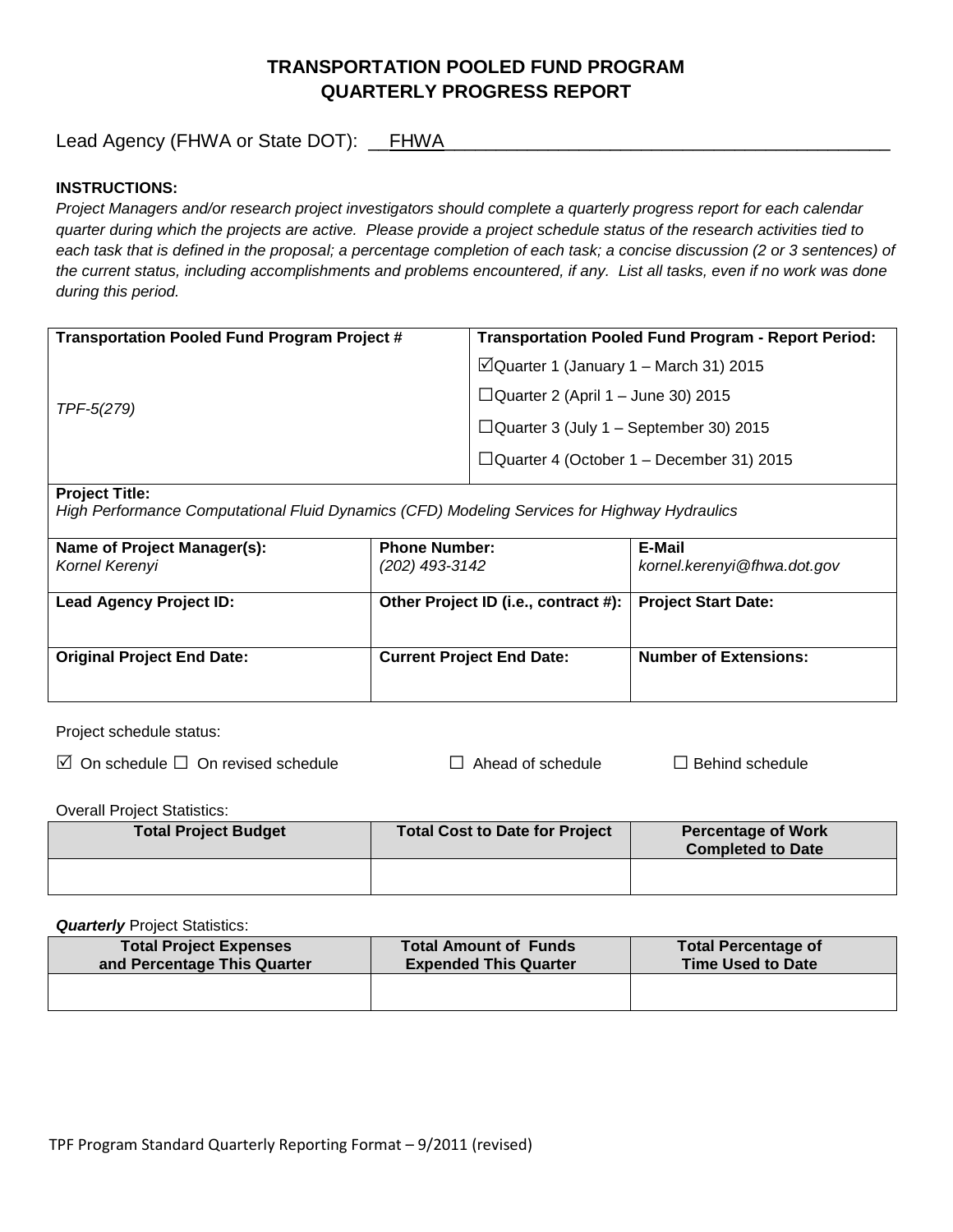## **Project Description**:

The Federal Highway Administration established an Inter-Agency Agreement (IAA) with the Department of Energy's (DOE) Argonne National Laboratory (ANL) Transportation Analysis Research Computing Center (TRACC) to get access and support for High Performance Computational Fluid Dynamics (CFD) modeling for highway hydraulics research conducted at the Turner-Fairbank Highway Research Center (TFHRC) Hydraulics Laboratory. TRACC was established in October 2006 to serve as a high-performance computing center for use by U.S. Department of Transportation (USDOT) research teams, including those from Argonne and their university partners. The objective of this cooperative project is to:

- Provide research and analysis for a variety of highway hydraulics projects managed or coordinated by State DOTs
- Provide and maintain a high performance Computational Fluid Dynamics (CFD) computing environment for application to highway hydraulics infrastructure and related projects
- Support and seek to broaden the use of CFD among State Department of Transportation employees.

The work includes:

- Computational Mechanics Research on a Variety of Projects: The TRACC scientific staff in the computational mechanics focus area will perform research, analysis, and parametric computations as required for projects managed or coordinated by State DOTs.
- Computational Mechanics Research Support: The TRACC support team consisting of highly qualified engineers in the CFD focus areas will provide guidance to users of CFD software on an as needed or periodic basis determined by the State DOTs.
- Computing Support: The TRACC team will use the TRACC clusters for work done on projects; The TRACC system administrator will maintain the clusters and work closely with the Argonne system administrator's community; The TRACC system administrator will also install the latest versions of the STAR-CCM+ CFD software and other software that may be required for accomplishing projects.

#### **Progress this Quarter (includes meetings, work plan status, contract status, significant progress, etc.):**

- Optimization of Sediment In-Feed System Design
	- o The new multifunctional flume system (MFS) in FHWA Hydraulics Laboratory is designed to be capable of running live-bed scour tests. Compared to other live-bed flume testing systems, MFS is feeding the sediment from the bottom of the flume for a better realization of the live-bed condition. In this case, the shape of the in-feed system (nozzle) will significantly impact the sediment distribution in the flume. CFD simulation was conducted on four different optimized nozzle shapes and compared to the original one that was designed by the manufacturer of MFS.
	- $\circ$  The CFD results show that all four optimized nozzles outperform the original design in terms of the velocity distribution in the nozzle and bed shear stress distribution in the MFS channel. Comparing the performance between four nozzles, option 2 apparently provides a more evenly velocity distribution with the least ineffective regions as well as a more uniform bed shear distribution in the flume. It is anticipated the nozzle of option 2 will be the best solution to generate a uniform sediment distribution during a livebed scour test.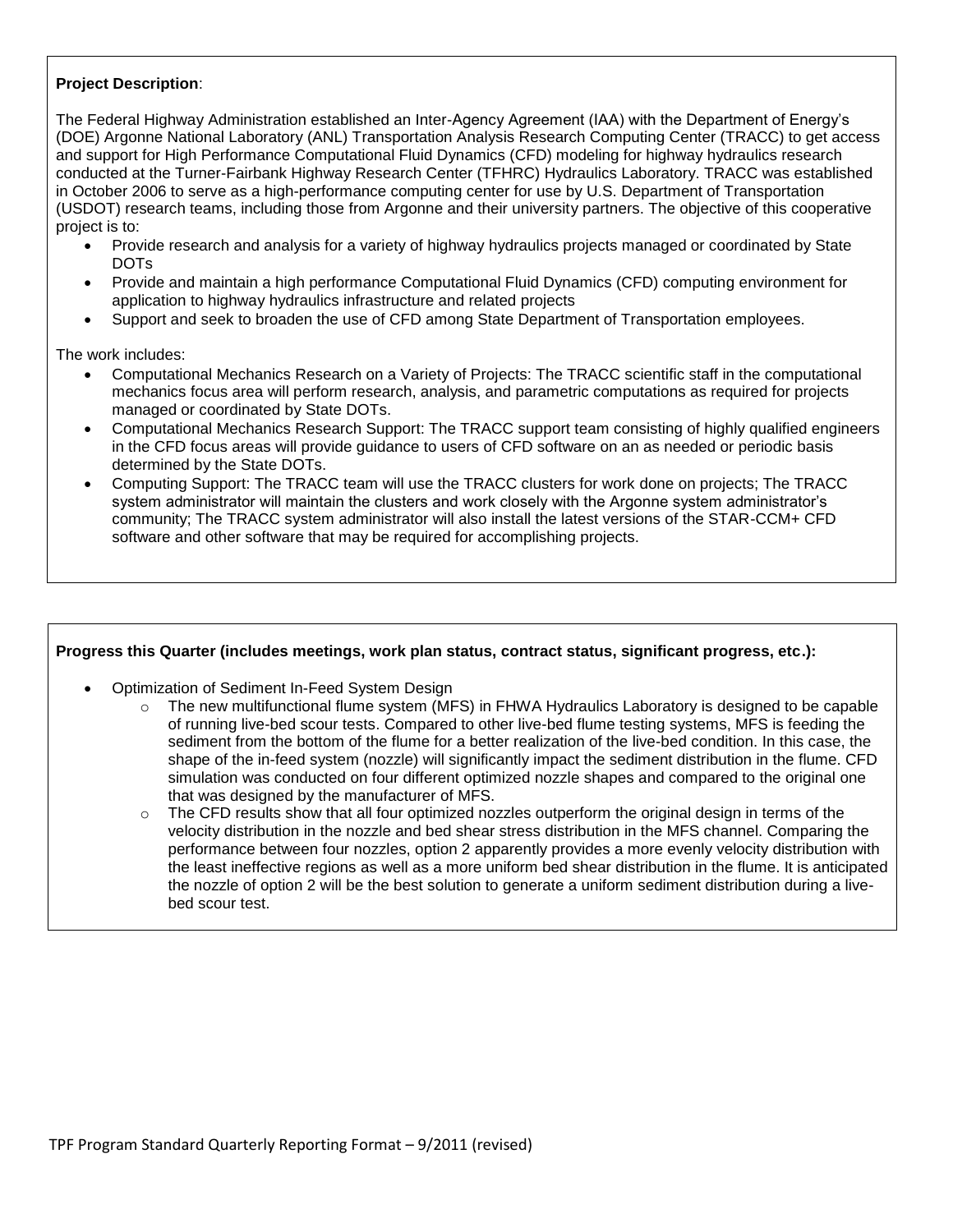

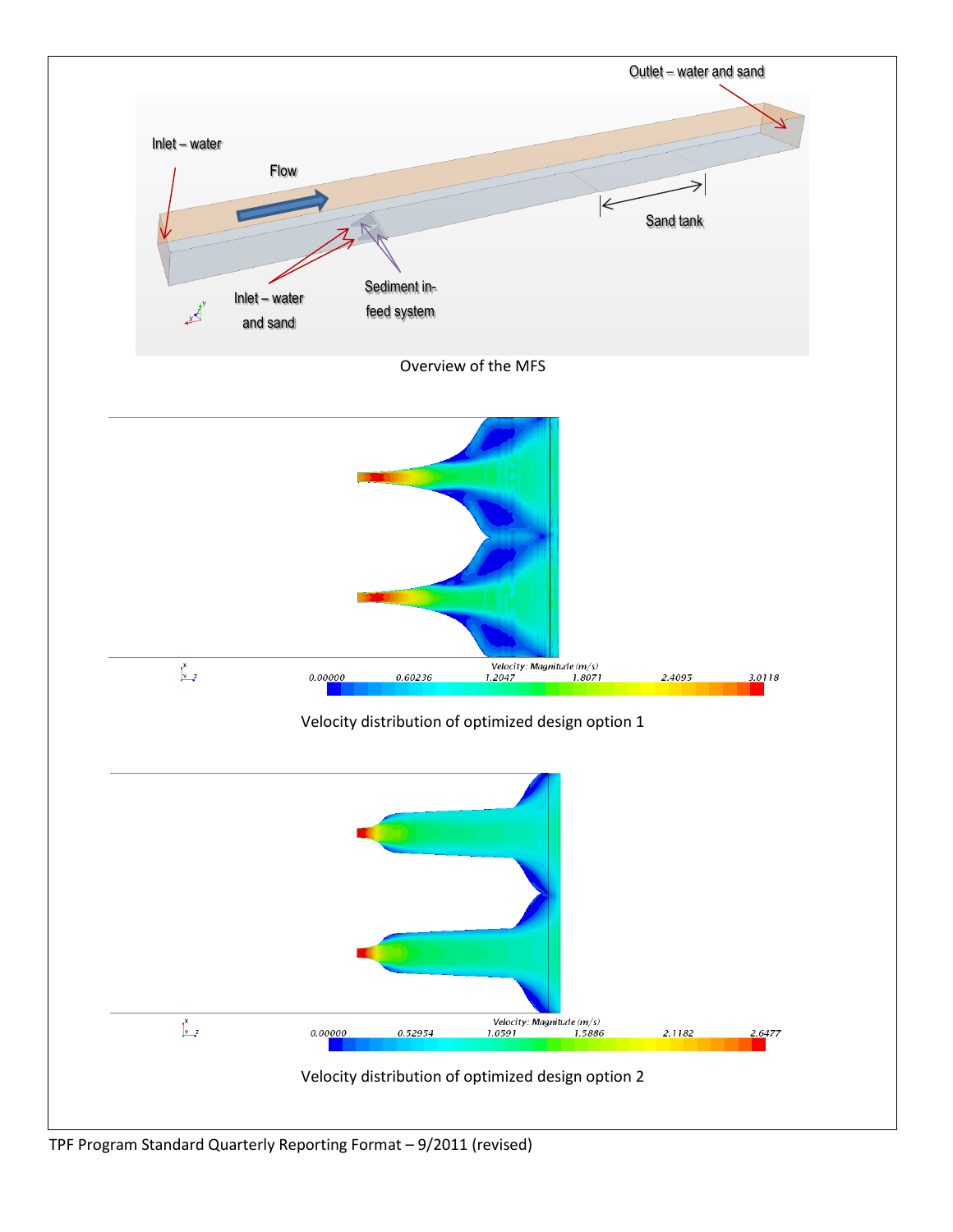

TPF Program Standard Quarterly Reporting Format – 9/2011 (revised)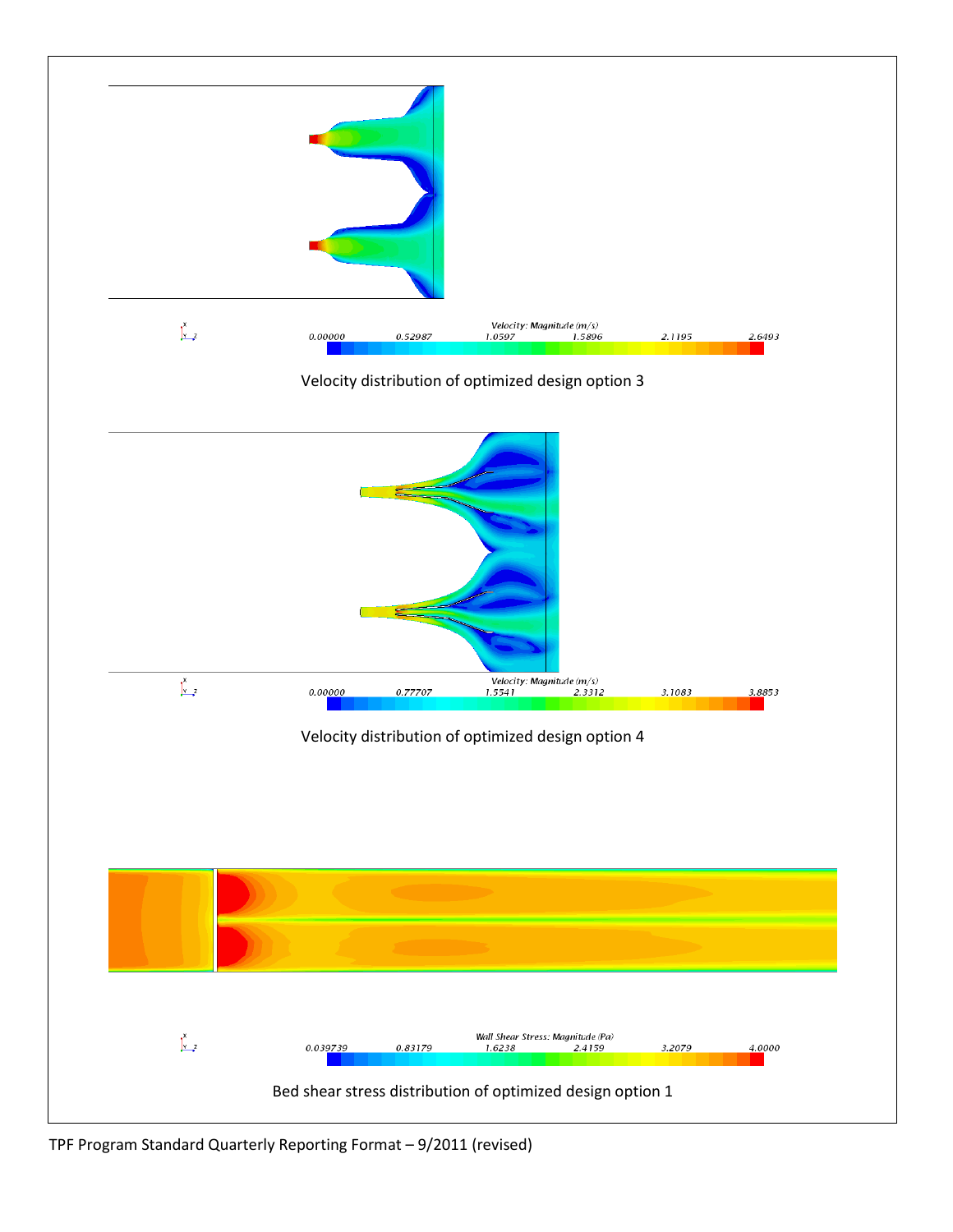

TPF Program Standard Quarterly Reporting Format – 9/2011 (revised)